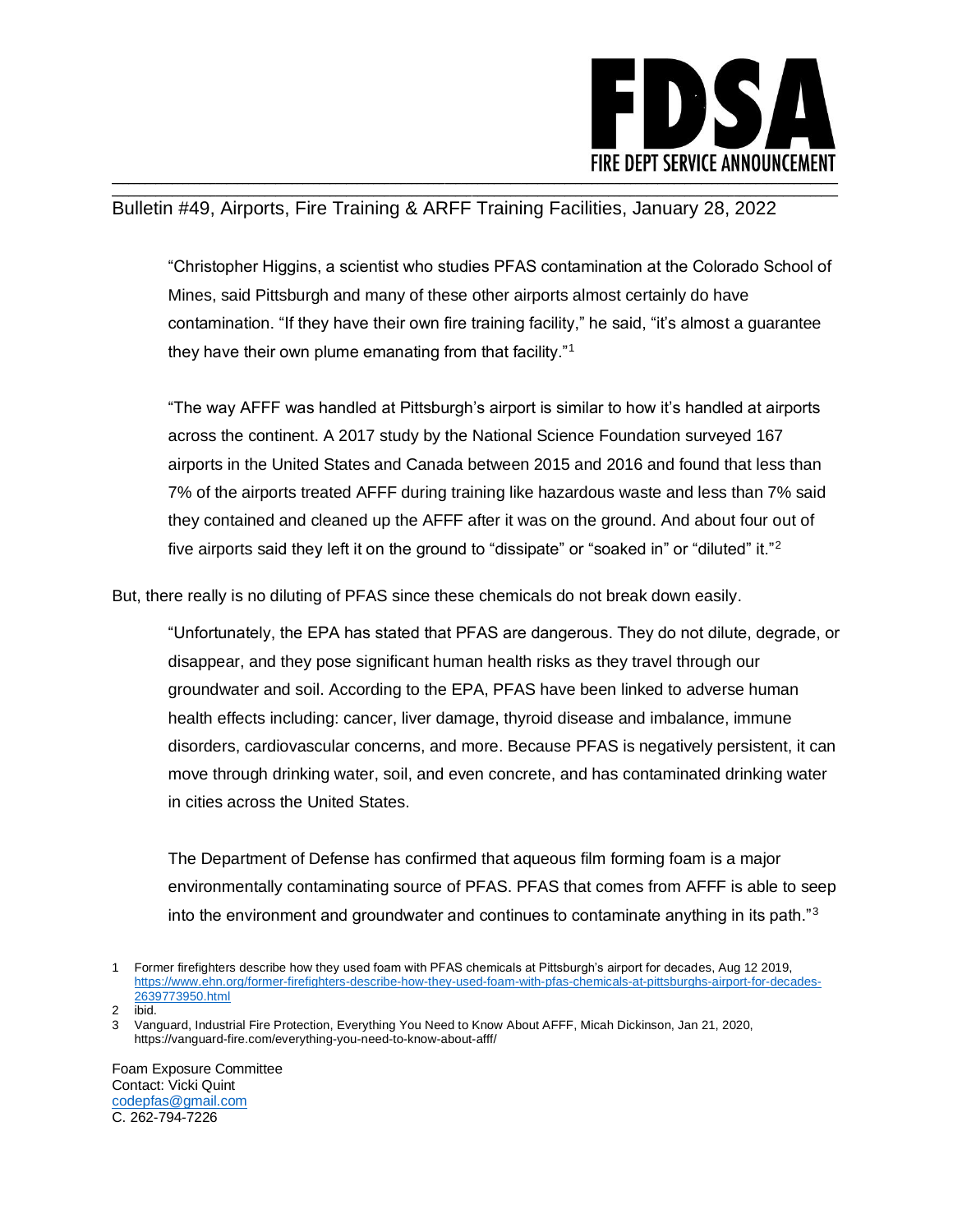

## US Fire Training Facilities

| <b>State</b>    | <b>Facility Name</b>                                                                          | Type                              |
|-----------------|-----------------------------------------------------------------------------------------------|-----------------------------------|
| Alaska          | Alaska Regional Aircraft Fire Training Center                                                 | <b>ARFF Training Facility</b>     |
| Alaska          | <b>Hagevig Fire Training Center</b>                                                           | <b>ARFF Training Facility</b>     |
| California      | San Bernardino Regional Emergency<br><b>Training Center</b>                                   | <b>ARFF Training Facility</b>     |
| California      | <b>Travis Air Force Base</b>                                                                  | <b>ARFF Training Facility</b>     |
| California      | San Bernardino Regional Emergency<br><b>Training Center</b>                                   | <b>ARFF Training Facility</b>     |
| Colorado        | Denver International Airport                                                                  | <b>ARFF Training Facility</b>     |
| Colorado        | State of Colorado/DOT, Division of<br>Aeronautics                                             | <b>ARFF Training Facility</b>     |
| Florida         | Florida State College - Aircraft Rescue Fire<br>Fighting Training (Fire Academy of the South) | <b>ARFF Training Facility</b>     |
| Georgia         | Georgia Air National Guard, Comb at<br><b>Readiness Training Center</b>                       | <b>ARFF Training Facility</b>     |
| Georgia         | Hartsfield - Jackson Atlanta International<br>Airport, ATL Fire Training Center               | <b>ARFF Training Facility</b>     |
| Idaho           | <b>Boise Fire Department, Training Division</b>                                               | <b>ARFF Training Facility</b>     |
| <b>Illinois</b> | Chicago Fire Department, O'Hare<br><b>International Airport</b>                               | <b>ARFF Training Facility</b>     |
| Illinois        | <b>Scott AFB</b>                                                                              | <b>ARFF Training Facility</b>     |
| <b>Illinois</b> | Peoria Air Guard                                                                              | <b>ARFF Training Facility</b>     |
| Indiana         | South Bend Regional Airport                                                                   | <b>ARFF Training Facility</b>     |
| Kentucky        | <b>Blue Grass Airport Regional Fire Training</b><br>Center                                    | <b>ARFF Training Facility</b>     |
| Kentucky        | Cincinnati/Northern Kentucky International<br>Airport                                         | <b>ARFF Training Facility</b>     |
| Kentucky        | W.A.M.D.I. ARFF / Aviation Training                                                           | <b>ARFF Training Facility</b>     |
| Louisiana       | L.S.U. Fire and Emergency Training Institute                                                  | <b>ARFF Training Facility</b>     |
| Massachusetts   | <b>Barnstable County Fire-Rescue Training</b><br>Academy                                      | <b>Regional Training Facility</b> |
| Massachusetts   | Boston Logan International Airport, Massport<br><b>Fire Rescue</b>                            | <b>ARFF Training Facility</b>     |
| Massachusetts   | Westover Air Reserve Base                                                                     | <b>ARFF Training Facility</b>     |
| Michigan        | Detroit Metro Wayne County Airport Fire<br>Department                                         | <b>ARFF Training Facility</b>     |
| Michigan        | Michigan Air National Guard                                                                   | <b>ARFF Training Facility</b>     |
| Michigan        | Kellogg Community College - ARFF Program<br>(Battle Creek) Mobile Trainer                     | <b>ARFF Training Facility</b>     |
| Minnesota       | Lake Superior College Emergency Response<br>Training                                          | <b>ARFF Training Facility</b>     |
| Minnesota       | ARFF Specialists, LLC (Hermantown, MN)<br><b>Mobile Trainer</b>                               | <b>ARFF Training Facility</b>     |
| Mississippi     | Mississippi State Fire Academy                                                                | <b>ARFF Training Facility</b>     |
| Missouri        | University of Missouri, Fire Rescue Training<br>Institute                                     | <b>ARFF Training Facility</b>     |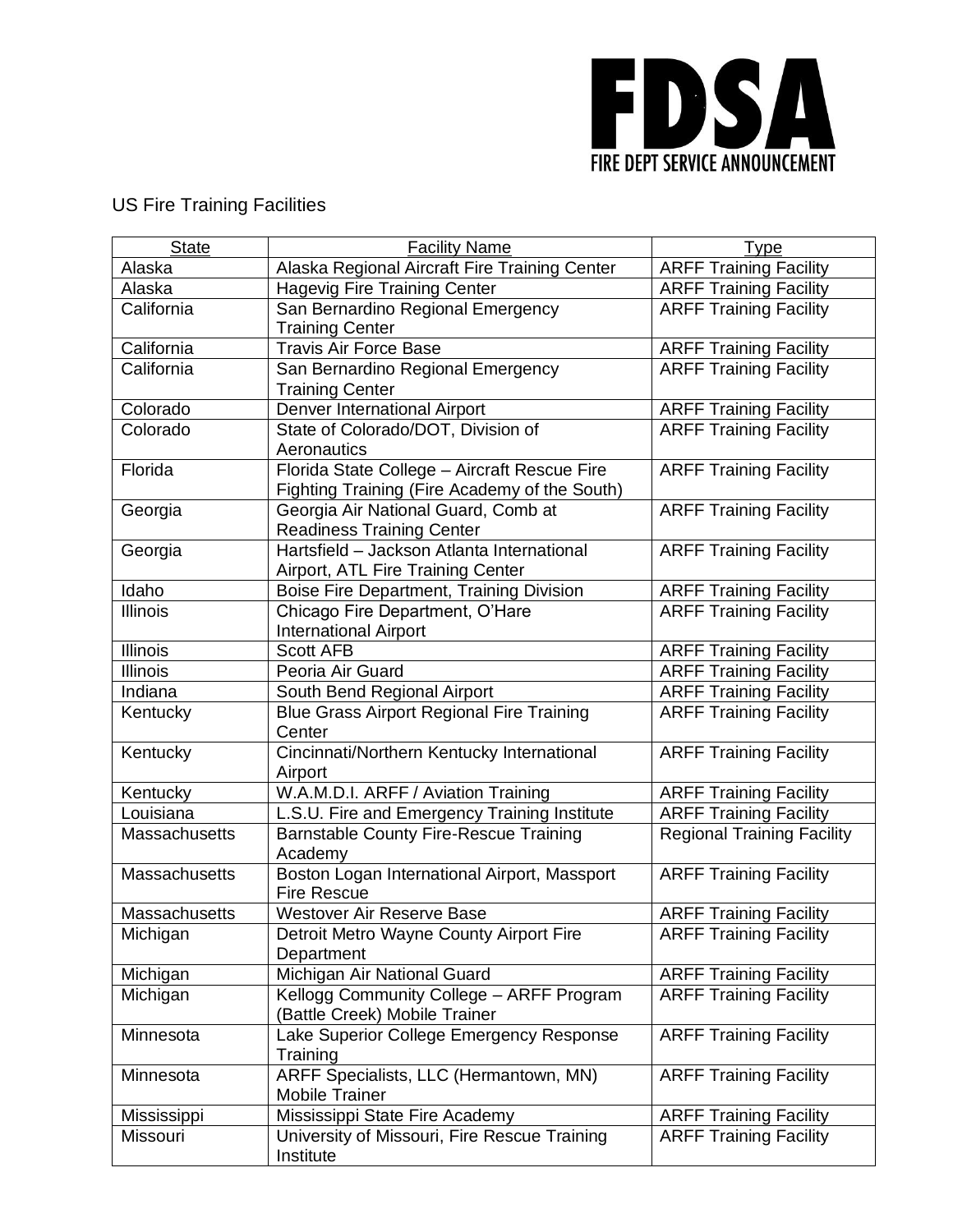

| <b>State</b>     | <b>Facility Name</b>                            | <b>Type</b>                   |
|------------------|-------------------------------------------------|-------------------------------|
| Montana          | Rocky Mountain Emergency Services Training      | <b>ARFF Training Facility</b> |
|                  | Center                                          |                               |
| New Hampshire    | New Hampshire Fire Academy                      | <b>ARFF Training Facility</b> |
| New York         | Port Authority Fire Training Facility (JFK)     | <b>ARFF Training Facility</b> |
| New York         | Niagara Falls International Airport,            | <b>ARFF Training Facility</b> |
|                  | <b>USAF Training Facility</b>                   |                               |
| New York         | Northeast Fire Training Center                  | <b>ARFF Training Facility</b> |
| North Carolina   | Fayetteville Regional Airport                   | <b>ARFF Training Facility</b> |
| North Dakota     | North Dakota Air National Guard                 | <b>ARFF Training Facility</b> |
| Ohio             | Fire Force Inc. (Groveport) Mobile Training     |                               |
| Ohio             | Wright Patterson AFB Fire Department            | <b>ARFF Training Facility</b> |
| Oklahoma         | International Fire Service Training Assn, IFSTA | <b>ARFF Training Facility</b> |
| Pennsylvania     | Allegheny County Fire Academy                   | <b>ARFF Training Facility</b> |
| Pennsylvania     | Philadelphia International Airport, Fire        | <b>ARFF Training Facility</b> |
|                  | <b>Training Center</b>                          |                               |
| South Carolina   | South Carolina Fire Academy                     | <b>ARFF Training Facility</b> |
| South Dakota     | Ellsworth AFB Fire & Emergency Services         | <b>ARFF Training Facility</b> |
|                  | <b>Training Facility</b>                        |                               |
| Texas            | Dallas/Fort Worth International Airport         | <b>ARFF Training Facility</b> |
| Texas            | <b>Texas State Certified Fire School</b>        | <b>ARFF Training Facility</b> |
| Texas            | Laredo Fire & Police Training Center            | <b>ARFF Training Facility</b> |
| Texas            | Lubbock International Airport                   | <b>ARFF Training Facility</b> |
| Texas            | <b>Texas A&amp;M Fire School</b>                | <b>ARFF Training Facility</b> |
| Utah             | Salt Lake City Airport Authority,               | <b>ARFF Training Facility</b> |
|                  | <b>ARFF Training Center</b>                     |                               |
| Virginia         | VDFP MARFFTS (Mobile-VA), Virginia              | <b>ARFF Training Facility</b> |
|                  | Department of Fire Programs                     |                               |
| Washington       | <b>Big Bend Community College</b>               | <b>ARFF Training Facility</b> |
| Washington       | ARFF Training Concepts, Inc.                    | <b>ARFF Training Facility</b> |
| Washington       | North Bend Washington State Patrol              | <b>ARFF Training Facility</b> |
| West Virginia    | West Virginia University - Fire Service         | <b>ARFF Training Facility</b> |
|                  | Extension, State Fire Training Academy          |                               |
| Wisconsin        | ATW ARFF Training Center, Fox Valley            | <b>ARFF Training Facility</b> |
|                  | echnical College                                |                               |
| Wisconsin        | General Mitchell International Airport          | <b>ARFF Training Facility</b> |
| <b>Wisconsin</b> | Sedlmeyer Consulting, LLC, Fire &               | <b>ARFF Training Facility</b> |
|                  | <b>Emergency Services</b>                       |                               |
| Wisconsin        | Volk Field, Wisconsin Air National Guard        | <b>ARFF Training Facility</b> |
| Wyoming          | Natrona County International Airport,           | <b>ARFF Training Facility</b> |
|                  | <b>Wyoming Regional ARFF Training Facility</b>  |                               |
| Pacific Region   | Commonwealth of the Northern Marianas           | <b>ARFF Training Facility</b> |
|                  | Island, Pacific Region, ARFF Training Center,   |                               |
|                  | Saipan, MP                                      |                               |

ARFF Training Facilities, FAA, October 8, 2021[, https://www.faa.gov/documentLibrary/media/Advisory\\_Circular/150-5210-17c](https://www.faa.gov/documentLibrary/media/Advisory_Circular/150-5210-17c-addendum-Q1-2022.pdf)[addendum-Q1-2022.pdf](https://www.faa.gov/documentLibrary/media/Advisory_Circular/150-5210-17c-addendum-Q1-2022.pdf) and DRAFT Addendum. List of ARFF Training Facilities, [https://www.faa.gov/documentLibrary/media/Advisory\\_Circular/draft\\_150\\_5210\\_17c\\_addendum.pdf](https://www.faa.gov/documentLibrary/media/Advisory_Circular/draft_150_5210_17c_addendum.pdf)